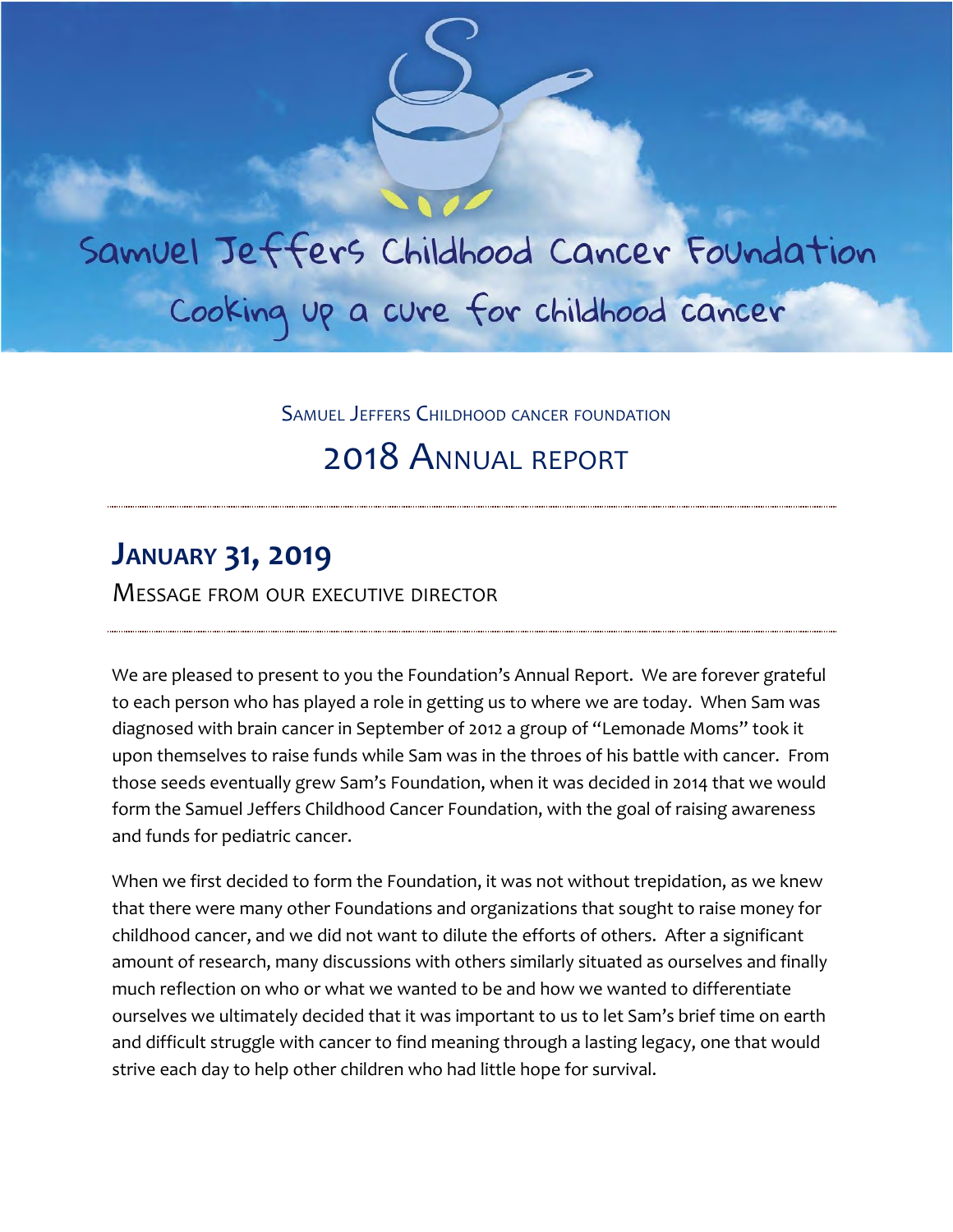

We are excited to provide you with an update on what Sam's Foundation was able to achieve in 2018, as we accomplished an important milestone in research funding and continued to provide financial assistance for local families with children battling cancer.

In this Report you will find information on what we have done in the past 12 months with the money you—our gracious supporters—have entrusted us. It is important to us that our donors know that when you make a donation to Sam's Foundation 100% of those funds goes towards our mission. Everyone at Sam's Foundation is a volunteer, giving their time and energy for no reason other than how important this mission is to them. We are very fortunate and grateful to our volunteer Officers and Board members who share our passion for getting the word out on the problem of childhood cancer. I would like to recognize our dedicated Board members Michele Rogan and Laura Holder, who do so much throughout the year to keep us on course and well-managed. And, where would we be without Erlayne Krasner? Erl is our COO and the engine that drives the entire Foundation, planning and organizing each of our many events and working selflessly and tirelessly to continually drive us towards new milestones. We thank each of them from the bottom of our heart.

In a nutshell, here is our primary message:

**There is currently an abysmal amount of money spent on childhood cancer research, despite it being by far the leading cause of death by disease of children. In some respects society has been fighting its war against cancer backwards, in that money spent on** *adult* **cancer research seldom trickles down to benefit children with cancer because children's cancers and bodies are different and the treatments themselves often lead to severe complications. However, money spent on** *childhood* **cancer research can and does "trickle up" to benefit adults. When we fund childhood cancer research we are in fact funding medical research that benefits children and adults alike.**

Today we have before us a very real opportunity to change outcomes for children diagnosed with cancer. Decades ago diseases like smallpox, polio, diphtheria, malaria, measles, tetanus, typhoid and yellow fever, to name just a few, were often death sentences for those who contracted them. Today, all have largely been controlled or eradicated.

It all starts with awareness of the problem and then providing adequate funding for research and new paradigms for treatments. We have no doubt whatsoever that science and technology will ultimately deliver better therapies and cures for cancer—childhood and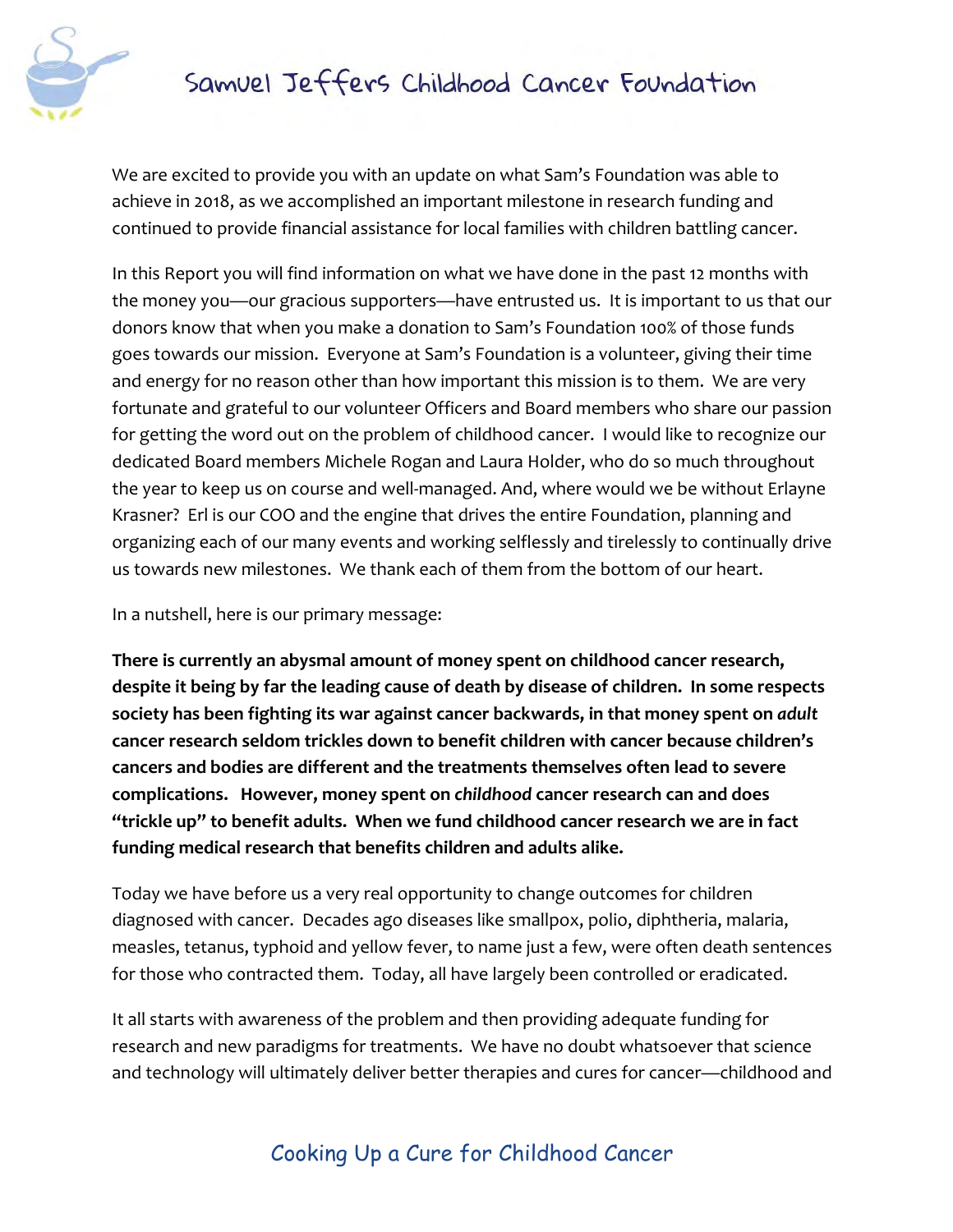

adult alike. What we need is greater financial support that gets channeled efficiently and responsibly into promising research projects and clinical trials.

Unfortunately, childhood cancer does not hit the radar screen of either the government or large pharmaceutical companies, who have little incentive to pour billions of dollars into a market they deem financially un-remunerative.

That's why it is up to us—family, friends and members of our caring community—to fill the void. Thank you for your continued support and helping us spread the word about the important goals we have set for ourselves. We simply cannot do this without the support of donors and partners like you.

Sabrina Jeffers Executive Director

## RESEARCH PROJECTS WE HAVE SUPPORTED

The Foundation's primary mission is to fund research, clinical trials and other medical and scientific projects targeted at developing cures for pediatric cancer.

Our Foundation seeks to differentiate itself by helping fund childhood cancer research in areas that are currently dramatically underfunded. Sam died from a particularly rare type of brain tumor (thalamic glioma), and the medical community was helpless to save him, because historically there simply have been no clinical trials or meaningful research efforts directed at many of these forms of childhood cancer.

We seek therefore to fund projects that either directly benefit rarer types of childhood cancer or projects that offer exceptionally promising potential to broadly benefit all types of pediatric cancer.

We invi[t](http://enough4now.blogspot.com/)e you to read several of our blog posts at **Enough4Now** that go into more detail explaining the tremendous translational and "spillover" benefits to society of the targeted childhood cancer research that we support.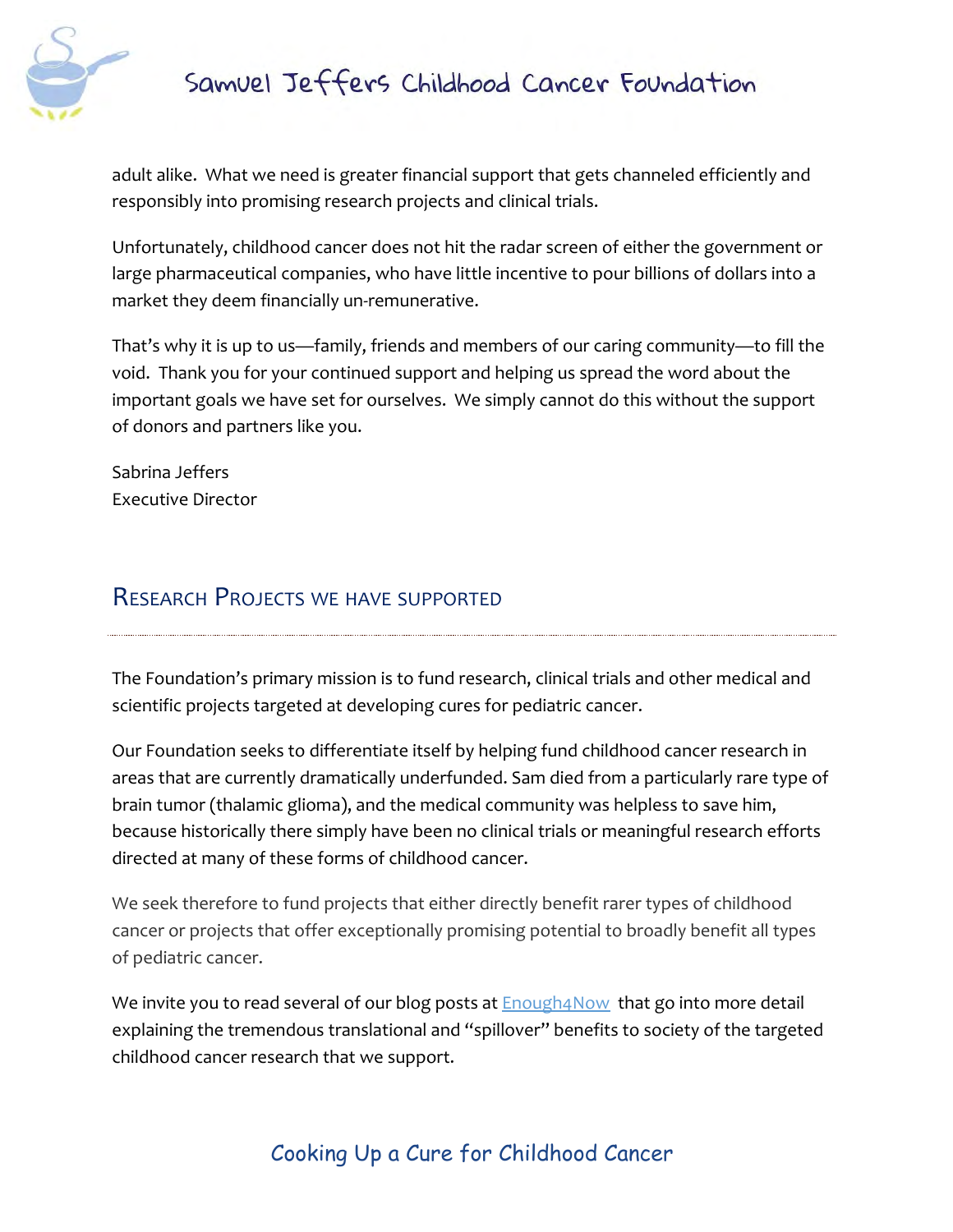



Here's a snapshot of research that we funded in 2018:

#### **Stanford Medicine Preclinical Thalamic Glioma Research: \$25,000**

The Sam Jeffers Foundation is proud to have supported Stanford Medicine in the amount of \$25,000 which was used to help supplement funding for several important preclinical childhood cancer experiments.

First, a portion of this money helped fund work in Dr. Michelle [Monje's Lab](https://med.stanford.edu/monje-lab.html) at Stanford Medicine. Dr. Monje and her colleagues discovered that a major "fuel" driving the growth of pediatric high-grade gliomas comes from neurons in the microenvironment and is regu[l](https://www.nih.gov/news-events/news-releases/researchers-hit-brakes-lethal-brain-cancers-mice)ated by the activity of the brain itself. As described in more detail [here](https://www.nih.gov/news-events/news-releases/researchers-hit-brakes-lethal-brain-cancers-mice) Dr. Monje discovered a way to cut this molecular fuel supply, and it appears to be a very promising potential therapy for pediatric glioblastoma and pontine glioma. Dr. Monje would like to now test this therapeutic strategy for thalamic glioma, the tumor that took Sam's life. The Foundation's grant will enable preclinical testing of ADAM10 inhibition of thalamic glioma in preparation for a clinical trial, through inclusion of a patient-derived thalamic glioma xenograft model in these efforts.

Second, Sam's Foundation helped support funding for an important and extremely promising [Stanford Immunotherapy Project.](http://med.stanford.edu/news/all-news/2018/04/altered-immune-cells-clear-childhood-brain-tumor-in-mice.html?linkId=50518234)

Immunotherapy is a type of cancer treatment that seeks to employ the body's own immune system to help fight off cancer. Dr. Monje's lab found that another deadly childhood cancer called diffuse intrinsic pontine glioma (DIPG) has a high amount of an antigen substance called GD2 (think of this antigen as a marker or signal that re-engineered immun[e](https://www.verywellhealth.com/t-cells-2252171) system cells can find....Read this brief but very informative [article](https://www.verywellhealth.com/t-cells-2252171) or watch this [video](https://www.youtube.com/watch?v=OadAW99s4Ik) to learn more). Dr. Monje knew that the lab of her colleague Dr. Crystal Mackall had already developed CAR-T cell immunotherapy to target the GD2 antigen so the two partnered to administer the therapy in Dr. Monje's glioma mouse models. Incredibly, in mice that received one injection of GD2 CAR-T cells, the DIPG tumors were undetectable after 14 days. Thanks to Sam's Foundation, Dr. Monje was also able to test the efficaciousness of the therapy against thalamic glioma, unfortunately with less success (primarily due to the location of the thalamus and the negative effects of high levels of inflammation that were produced). However, this work has laid an incredibly important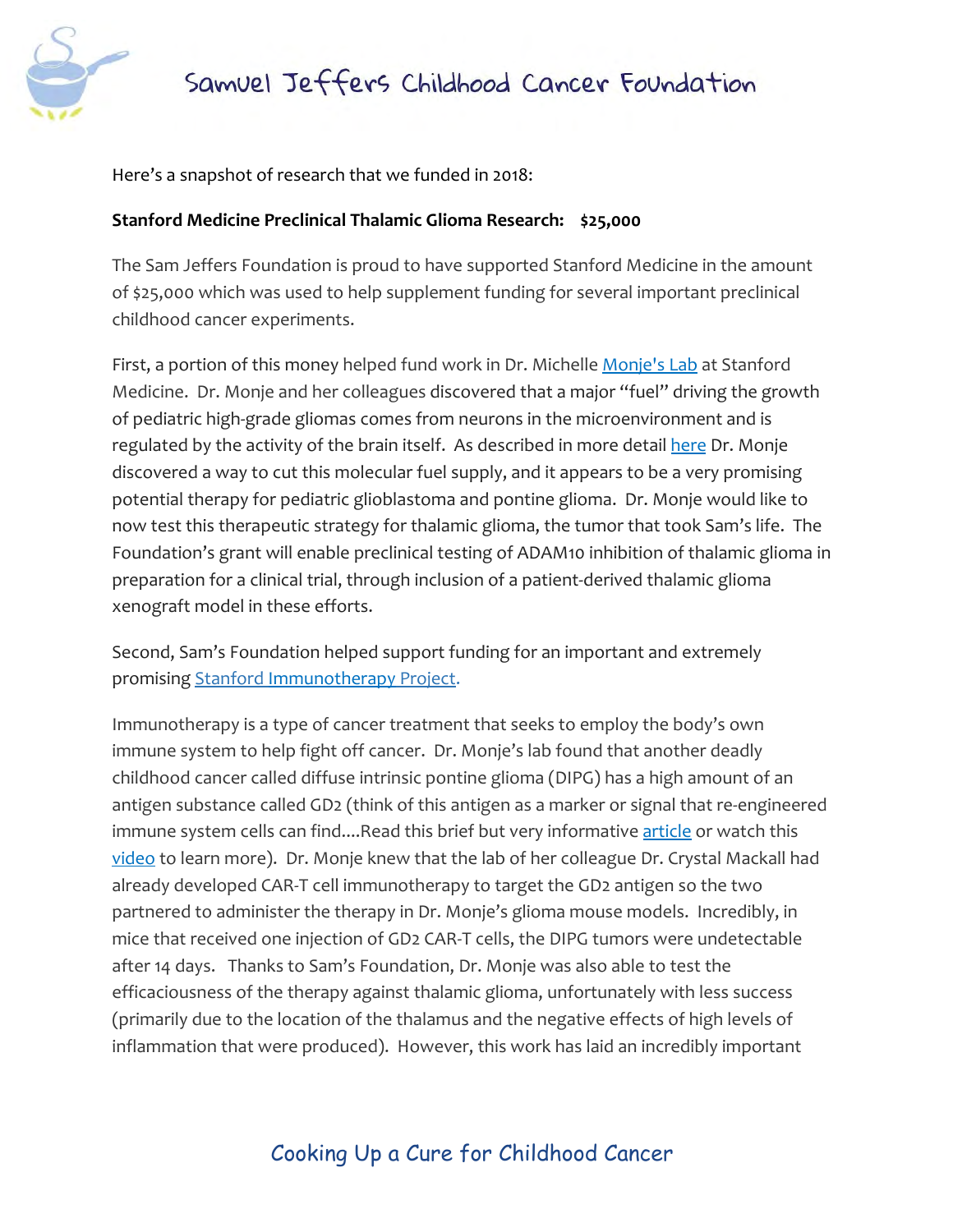

foundation for future additional research involving CAR-T cell therapy for a variety of gliomas.

Finally, the Foundation's funding helped support work on a promising new drug called panobinostat. Dr. Monje's lab had previously performed an extensive drug screen of over 2000 drugs against cell cultures of pontine glioma, and from this a handful of drugs emerged that they are now working to bring to clinical trial. Among these is a drug called panobinostat, for which Dr. Monje is leading a national clinical trial within the pediatric brain tumor consortium for DIPG. Testing of the lab's new thalamic glioma culture indicates that thalamic glioma is similarly sensitive to panobinostat, and therefore Dr. Monje is presently working to open a clinical trial at Stanford of panobinostat for thalamic gliomas. The Foundation's grant will make some of the necessary preclinical work possible.

These efforts underscore our longstanding belief that money spent on targeted research is pivotal to advancing our overall understanding of tumor progression and the ways to combat it, and represents critical steps towards safer, more effective treatments for our children and society as a whole.

#### **Samuel Jeffers Thalamic Glioma Research Project at Weill Cornell: \$38,000**

In 2016 the Foundation set as its top funding priority the establishment of a Project to study thalamic gliomas at Weill Cornell Medicine. Towards this goal, we sent Weill-Cornell \$60,000 in 2016 and \$10,000 in 2017. This year's grant of \$38,000 brought us to over \$100,000 in funding, and we are incredibly excited to be able to report that the Children's Brain Tumor Project at Weill-Cornell is now in the process of hiring a full-time dedicated researcher whose job it will be to study the type of tumor that took Sam's life. This kind of targeted research is critical to furthering our understanding of how tumors grow and how that growth might be arrested, and has long-term crossover implications for many other types of tumor research.

We look forward to our continued relationship with Dr. Mark Souweidane, as he and the Team at Weill-Cornell are now in a position to begin concrete work on what will be an ongoing Thalamic Glioma Project.

For example, the tumor specimens that were identified over the summer of 2016, thanks in part to th[e](http://weillcornellbrainandspine.org/in-the-news/samuel-jeffers-foundation-funds-summer-medical-student-fellow-thalamic-gliomas) **[Summer Fellow](http://weillcornellbrainandspine.org/in-the-news/samuel-jeffers-foundation-funds-summer-medical-student-fellow-thalamic-gliomas)** we also funded, will be critical to the Children's Brain Tumor Project's work on thalamic glioma. Culturing cell lines and creating tumor models in animals are critical to research, as they allow scientists to study a specific tumor's growth and

### Cooking Up a Cure for Childhood Cancer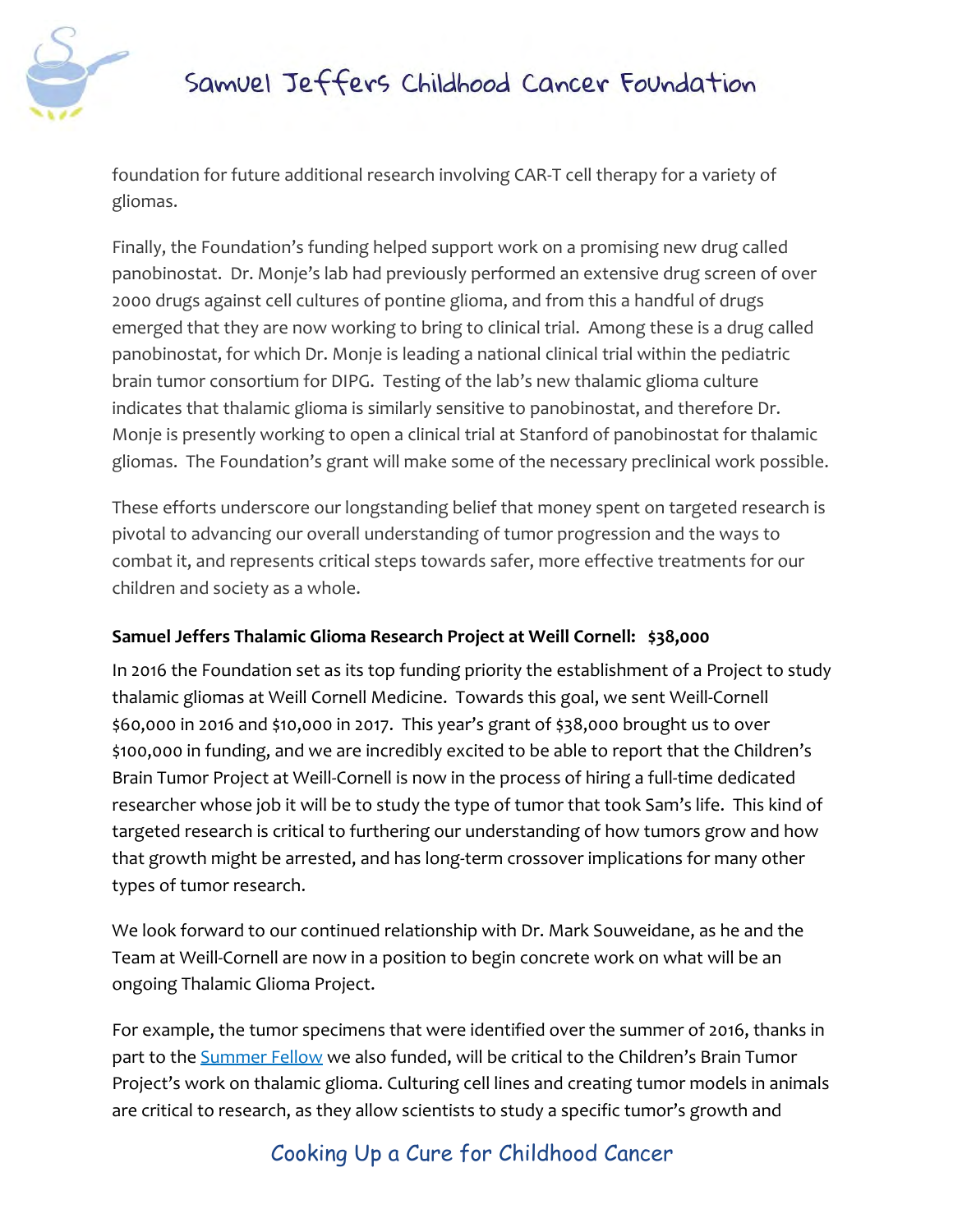

explore potential drugs that will work against it. Prior to now there were no cell lines growing for the kind of tumor that killed Sam, and no animal models to test drugs against. These cells and models offer the best opportunity for performing large-scale drug screens and validating therapeutic strategies, but until very recently they didn't exist for thalamic glioma.

Thanks to Sam's Foundation we are now in a position to do for thalamic glioma what is commonplace for more frequently diagnosed tumors: Sequence tumors, grow cell lines, create animal models, and test drug therapies. This is an amazing opportunity to advance scientific understanding of thalamic gliomas.

### **These projects that Sam's Foundation is funding represent the world's first dedicated efforts towards thalamic glioma research as far as we know. This is truly groundbreaking work that is being done—and it's being powered by you, our supporters and donors!**

We can't thank all of you enough as we travel together on this exciting journey. We hope and believe that Sam's Foundation, supported by the generosity of our donors and the community, will help build a bridge to tomorrow's advances and breakthroughs that will give future Sammy's a chance. Ten years ago, if another family or Foundation had an opportunity to do something like this, it is possible that Sam might have lived. Ten years from now, it is our fervent wish that some other child will be able to live if he or she hears those same dreaded words that we did.

## SUPPORT FOR LOCAL FAMILIES

Our program of assistance for local families of children with cancer continues. By Board mandate, the Foundation can direct no more than 10% of its funds towards financial assistance (the Foundation's primary mission being research funding). Part of the Foundation's financial assistance program involves indirect assistance to families by helping to promote one of their own events, hosting Lemonade Stands, or participating in other events that seek to raise money for local families of children with cancer. Examples of these for 2018 were: **Team Annie Bananie Blood Drive**; **Team Lexi Shave for St. Baldrick's** event; and **Camp Reach for the Stars** in Cambria.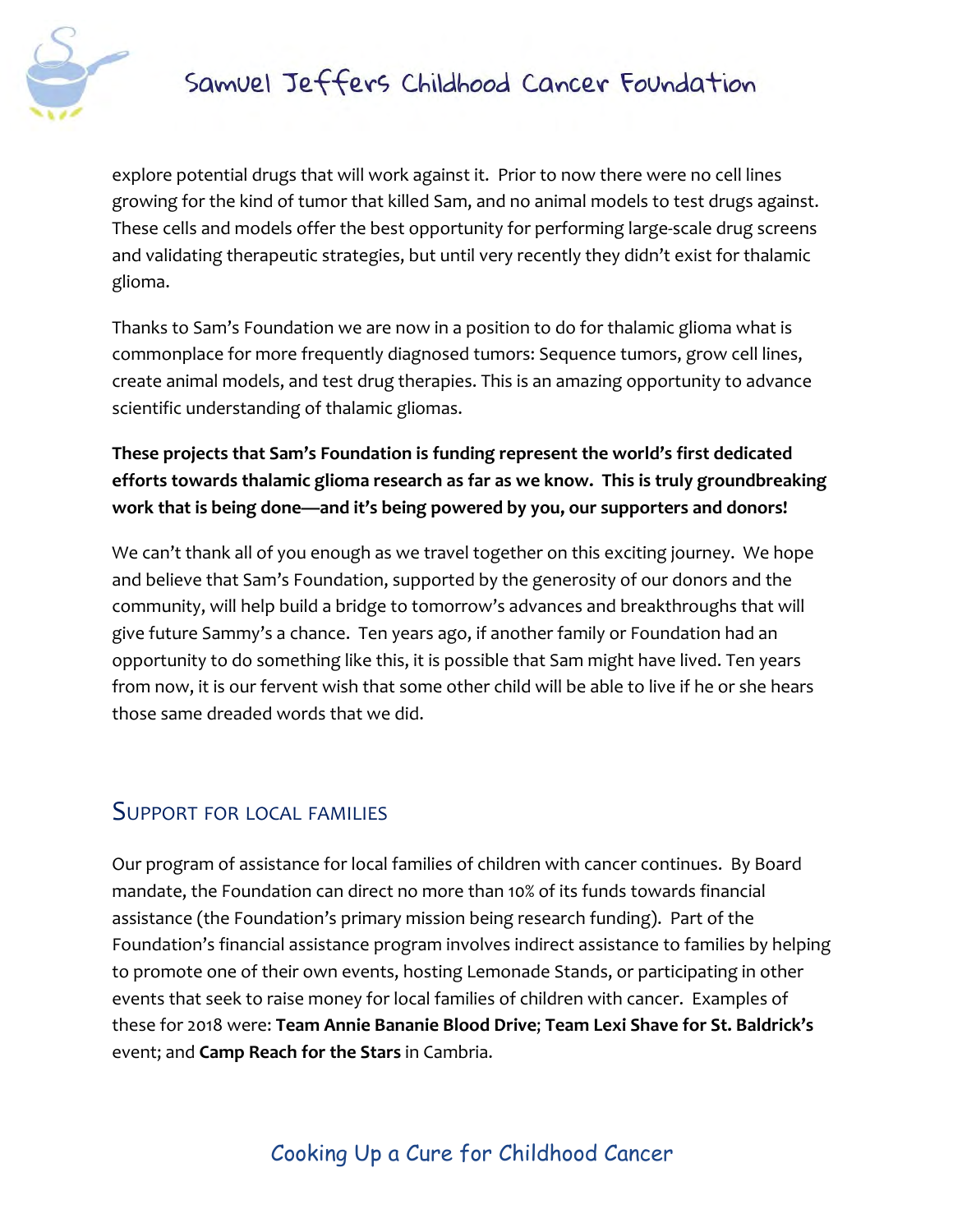

In addition, we support local families directly with financial assistance. We are especially happy to be able to supplement areas that other local organizations may not be able to, since we are not limited to medically-necessary assistance. The Foundation has the ability to assist with expenses that promote the well-being of the childhood cancer patient, such as assistance with rent, utilities, necessary car repairs, etc. The Foundation also has the ability to make donations to other causes that directly or indirectly support the Foundation's mission. As mentioned, these activities, as a whole, may not exceed 10% of the annual operating budget for the Foundation, with 90% or more required to support childhood cancer research.

**2018 Direct Assistance** to families of children with cancer: **\$1,745.19**

#### **2018 Buy One-Give One Erica Neuschafer Lu La Roe Birthday Fundraiser: \$1,022**

**2018 Sponsor** of Dignity Health Infusion Center end-of-treatment events: **\$500**

**2018 Donation to St. Baldrick's Foundation: \$88**

### FUNDRAISING YEAR IN REVIEW

2018 was another busy year for us. Each time we hold an event, no matter how much money is raised, we are bringing awareness of childhood cancer to the community. That awareness is priceless, and has a cumulative effect over time in helping us achieve our long-term goals.

Here's a snapshot of just some of the events that the Foundation participated in that helped bring both awareness and much-appreciated donations. We are very grateful for the tremendous support these groups, or individuals have shown us.

| January  | Hoops for Hope, Nipomo High School                    | \$1217.00 |
|----------|-------------------------------------------------------|-----------|
| January  | Great Oak Middle School, Oxford, CT                   | \$750.05  |
| February | Grover Heights Elementary School Penny Power          | \$2483.71 |
| March    | <b>Bald for Lexi</b>                                  | \$109.00  |
| March    | Jamberry/Lularoe with Katie Powell and Megan Cielatka | \$237.50  |
| April    | Happy Time Trike-a-Thon                               | \$253.35  |

## Cooking Up a Cure for Childhood Cancer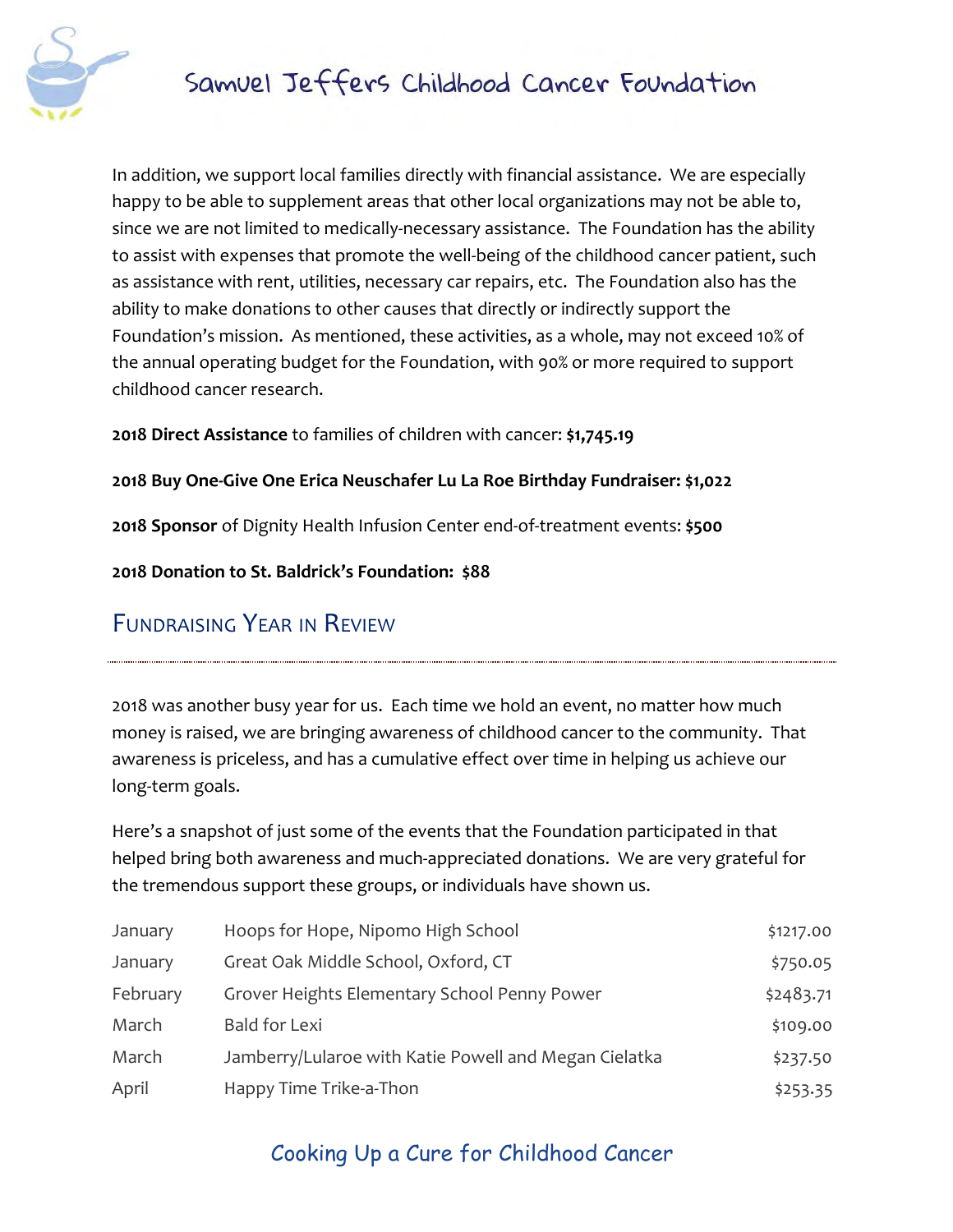

| May       | Fundraiser to Benefit the Swain Family            | \$690.00    |
|-----------|---------------------------------------------------|-------------|
| May       | <b>Grover Heights Spring Fling</b>                | \$279.45    |
| May       | William Austin Paper Fingers                      | \$60.05     |
| June      | Lemonade Wars, Niskayuna High School              | \$100.00    |
| July      | Anderson-LeJeune Family Walmart PA Lemonade Stand | \$1387.65   |
| September | Arroyo Grande Harvest Festival Lemonade Stand     | \$357.00    |
| September | Arroyo Grande High School Gold Day donations      | \$2249.40   |
| September | Branch Elementary Gold Day donations              | \$1466.41   |
| September | Grover Beach Elementary Gold Day donations        | \$2595.92   |
| September | Judkins Middle School Gold Day                    | \$772.01    |
| September | Lopez Continuation High School Gold Day donations | \$197.80    |
| September | Nipomo Elementary Gold Day donations              | \$1935.00   |
| September | Oceano Elementary Gold Day donations              | \$397.27    |
| September | Oceanview Elementary Gold Day donations           | \$2512.60   |
| September | Shell Beach Elementary Gold Day donations         | \$466.00    |
| September | Dance in Gold with Danya Nunley at Kennedy Club   | \$10,600.00 |
| October   | 5 Cities Oktoberfest                              | \$145.00    |
| November  | Team Annie Bananie Blood Drive                    | \$40.00     |
| November  | Dia de los Muertos Photo Booth                    | \$250.00    |
| November  | Grover Heights Movie Night                        | \$271.00    |
| November  | Northwest Bank Casual Day Fundraiser              | \$600.00    |
| November  | Congregation Beth David Mitzvah Day               | \$258.00    |
| November  | Spotted Whale Consignment                         | \$244.69    |



January Hoops for Hope, Nipomo High School \$1217.00



January Great Oak Middle School, Oxford, CT \$750



February Penny Power, Grover Heights Elementary School \$2483.71

Cooking Up a Cure for Childhood Cancer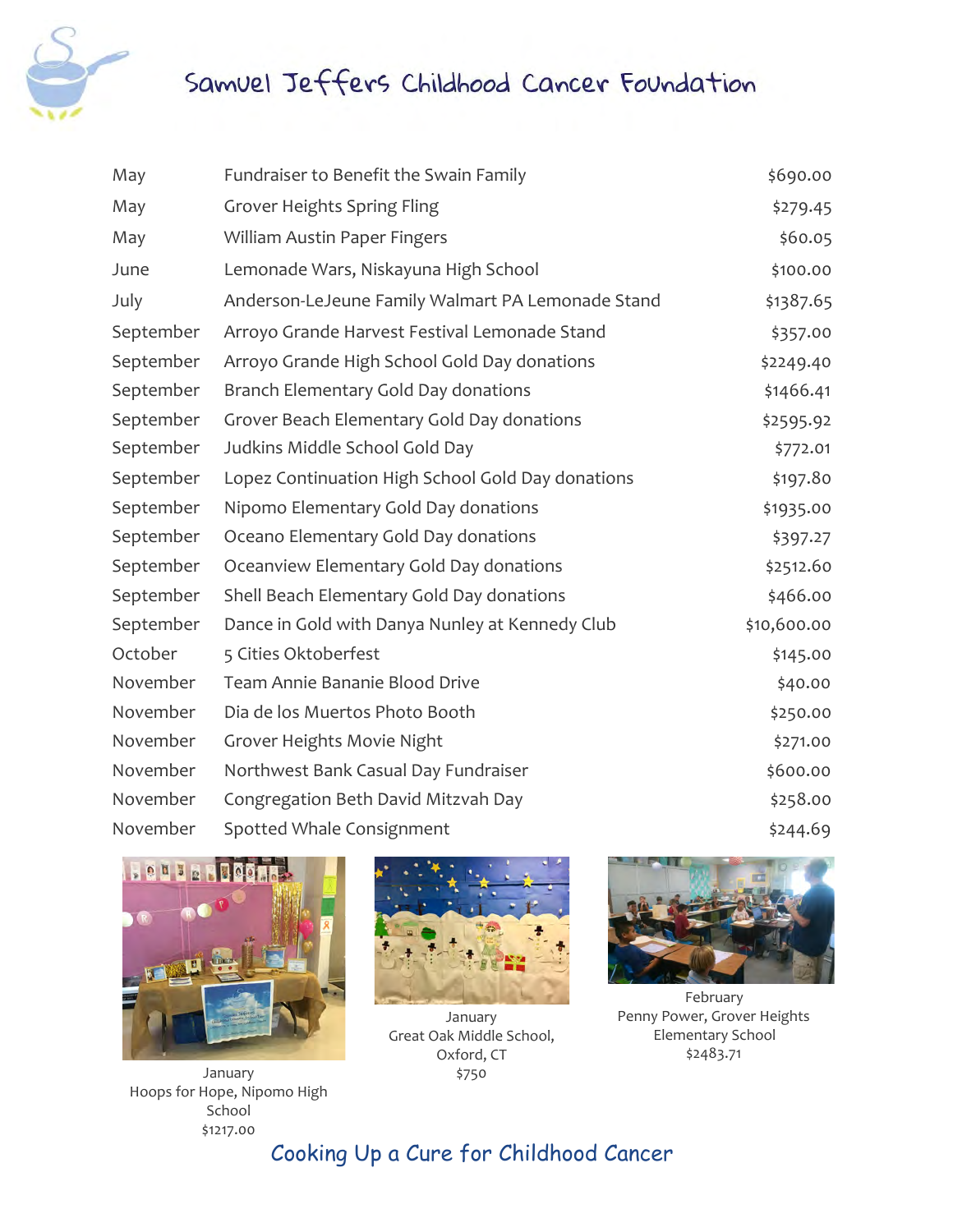



March Team Lexi Brown Lemonade Stand \$326



April Happy Time Trike-a-Thon \$253.35



May Grover Heights Spring Fling \$279.45



June Camp Reach for the Stars



June Lemonade Wars, Niskayuna High School \$100



July Anderson-LeJeune Family Lemonade Stand \$1387.65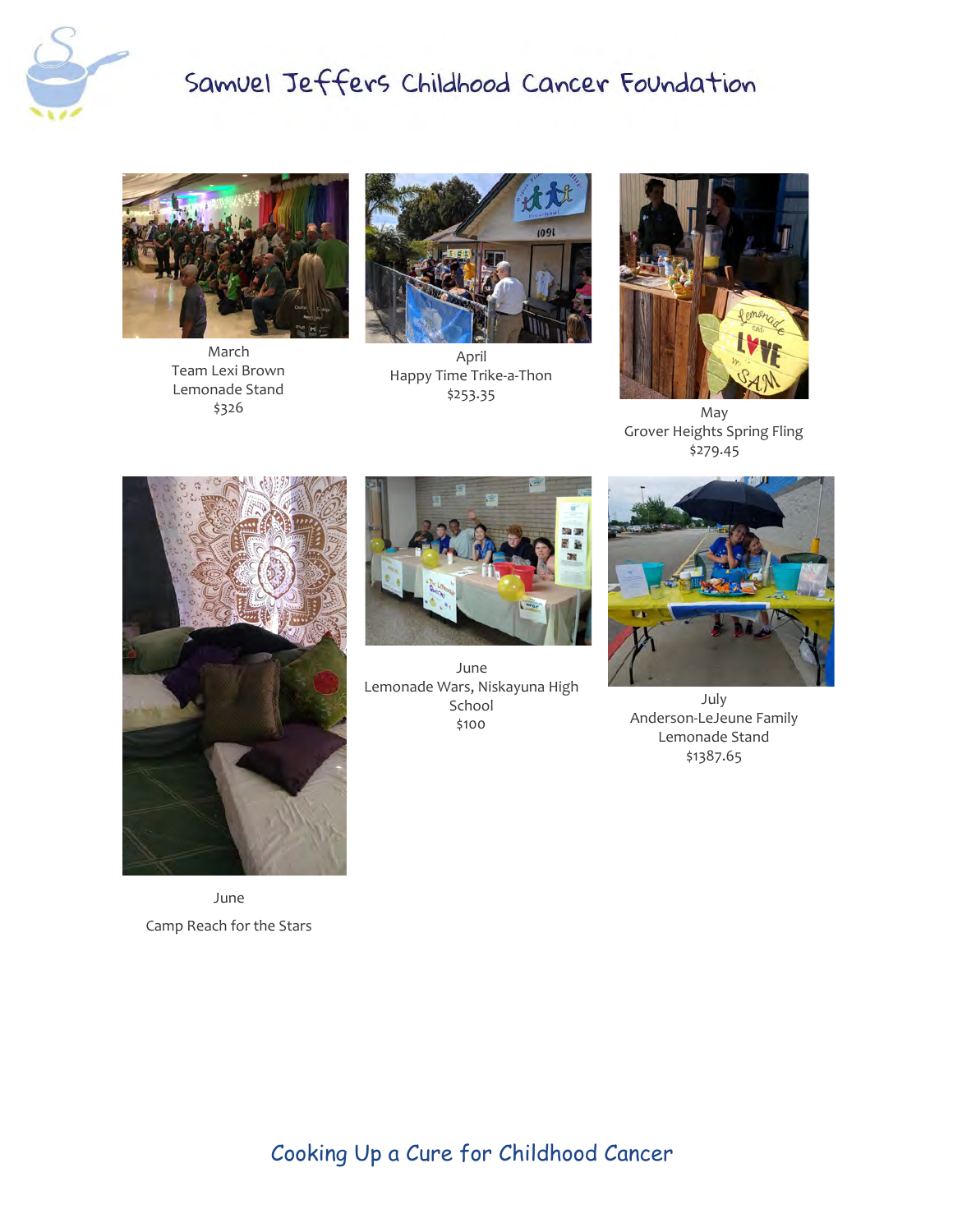



September Harvest Festival \$357



September Dance in Gold with Danya Nunley \$10,600



October Five Cities Oktoberfest \$145



November Grover Heights Movie Night \$297.23



November Dia de los Muertos Photo Booth \$250



November Spotted Whale Consignment \$244.69

## FINANCIAL STATEMENT SNAPSHOT

Because we volunteer our time and services to the Foundation, to date 100% of donor contributions have gone towards our Mission. The Foundation has not incurred any operational expenses for which it has not been reimbursed. It is our objective to continue to run our operations in this "lean-and-mean" fashion so that donor contributions go 100% towards our Mission.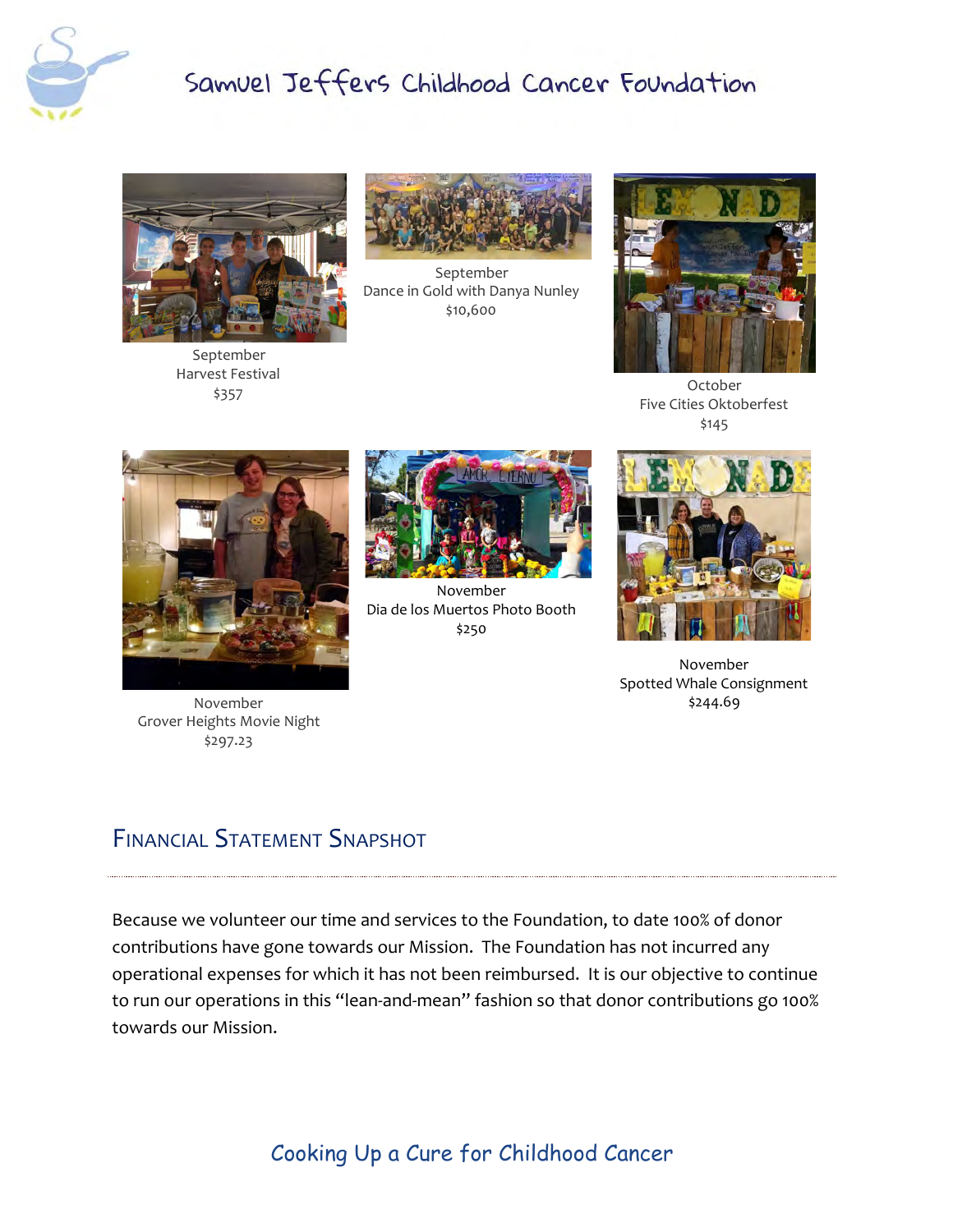

The figures below represent revenues and expenditures from January 1, 2018 through December 31, 2018 and are deemed to be accurate but are unaudited.

#### **Relevant Period Revenues (events and donations): \$59,481.37**

#### **Relevant Period Expenditures:**

Grants to childhood cancer research institutions: **\$63,000**

Financial Assistance to local families or organizations: **\$3,355.19**

Unreimbursed administrative and general expenses: **\$0**

## HOW YOU CAN HELP

There are many ways that you can show your support for the Foundation:

- Direct contribution on our website [www.samjeffersfoundation.org](http://www.samjeffersfoundation.org/)
- Asking friends and family to donate in lieu of a birthday gift
- Donating a portion of your business' sales to the Foundation
- Donating goods or services for one of our silent auctions
- Organizing a fundraiser in your own community, such as a Lemonade Stand, bake sale, car wash, garage sale, coin collection at school or work, and many other ways. Please just [email](mailto:info@samjeffersfoundation.org) us and ask! We will do everything we can to guide and assist you in the process
- Volunteering at one of our many fundraisers (serving lemonade, baking cookies or cupcakes, etc.)
- Inviting us to hold a Lemonade Stand at your place of business, school or other event
- Like us and Share our activities on Facebook and elsewhere and just "spread the word" about our Foundation to others in the community

The ways that we can all work together are limited only by our imaginations. When Sam was alive and going through treatment he saw many other children in the same situation as he was, and he thought it was incredibly sad that there were children who were sick and dying because there was no reliable way for them to be helped. No child should ever have